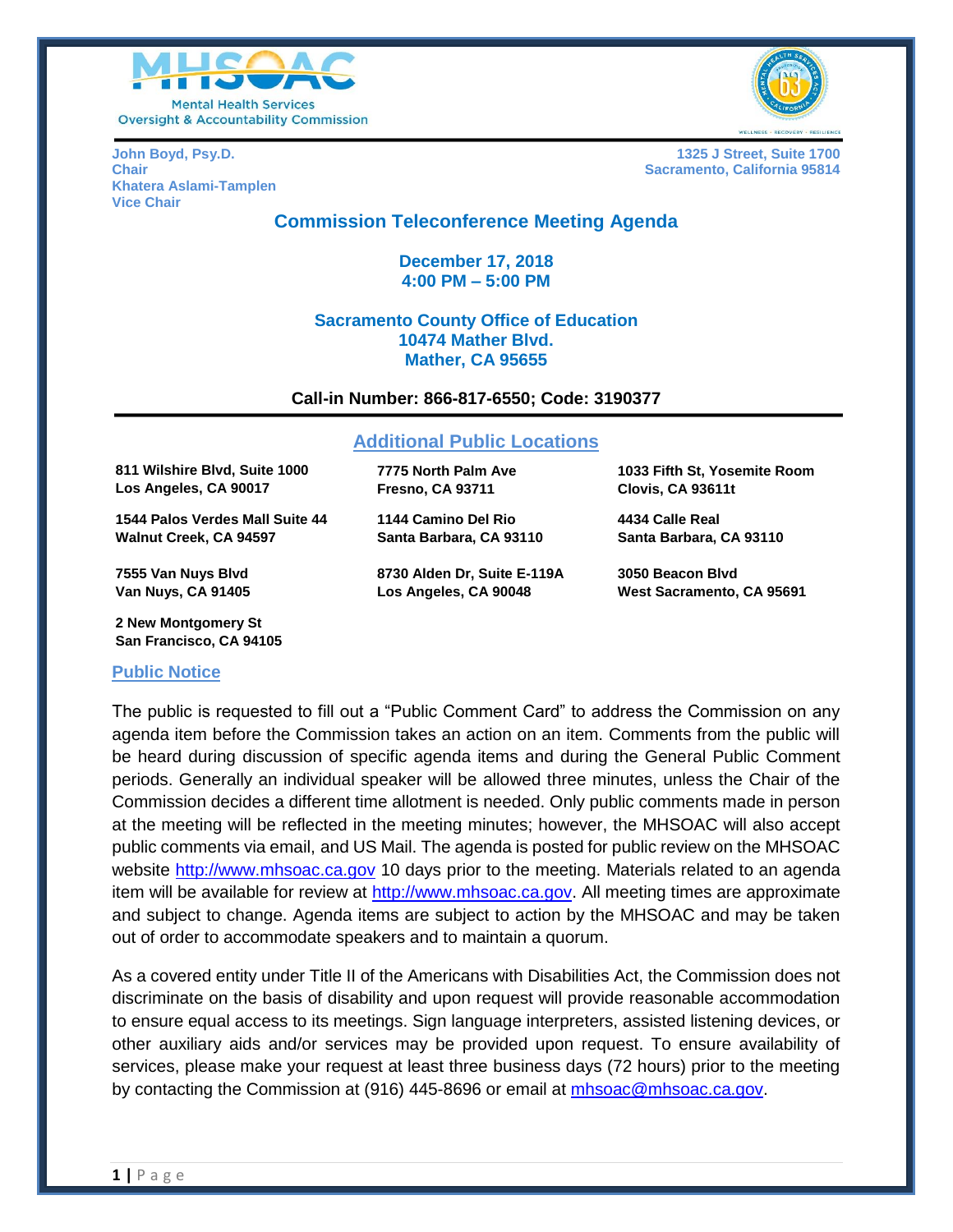



**John Boyd, Psy.D. AGENDA Khatera Aslami-Tamplen** Chair **December 17, 2018** Vice Chair

# **Approximate Times**

**4:00 PM Convene and Welcome**

Chair John Boyd, Psy.D., will convene the Mental Health Services Oversight and Accountability Commission meeting. Roll call will be taken.

# **4:05 PM Announcements**

#### **4:10 PM Action**

1: Approve October 25, 2018 MHSOAC Meeting Minutes and Reconsider Approval of September 26-27, 2018 Meeting Minutes.

The Commission will consider approval of the meeting minutes from the October 25, 2018 meeting, and will reconsider approval of the September 26-27, 2018 meeting minutes.

- Public Comment
- Vote

# **4:15 PM Action**

2: City of Berkeley Innovation Plan (Extension) **Presenter:**

- Karen Klatt, M.Ed., MHSA Coordinator
- Nina Goldman, Manager, 2020 Program
- Anita Smith, Education Specialist, Head Start

The Commission will consider approval of \$266,134 to support the City of Berkeley Innovation Project extension previously approved in 2016.

- Public Comment
- Vote